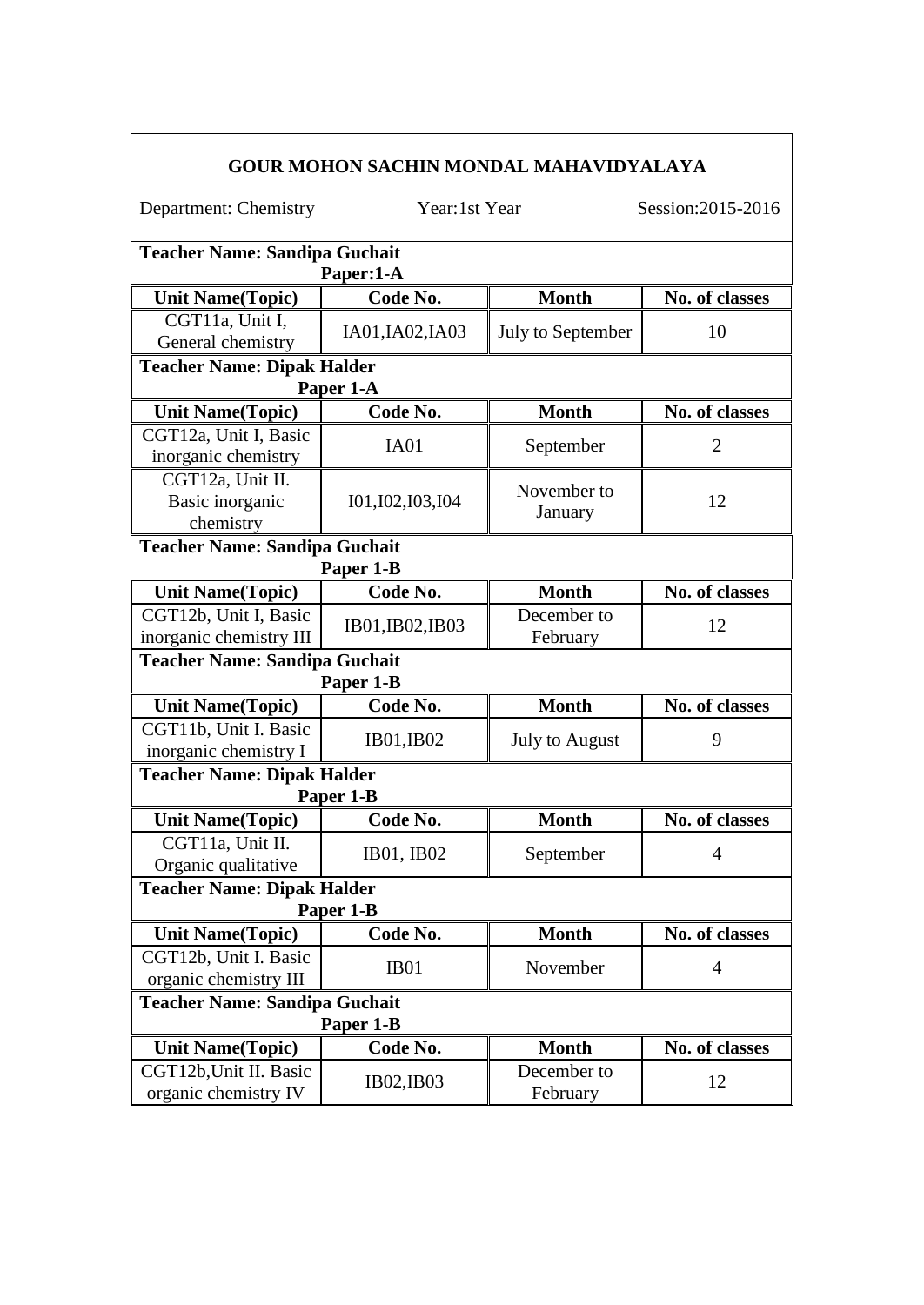| <b>Teacher Name: Dipak Halder</b><br>Paper 1-B |                                      |                         |                       |  |  |
|------------------------------------------------|--------------------------------------|-------------------------|-----------------------|--|--|
| <b>Unit Name(Topic)</b>                        | Code No.                             | <b>Month</b>            | No. of classes        |  |  |
| Basic organic<br>chemistry I                   | IB01, IB02, IB03                     | July to<br>September    | 8                     |  |  |
|                                                | <b>Teacher Name: Sandipa Guchait</b> |                         |                       |  |  |
|                                                | Paper 1-B                            |                         |                       |  |  |
| <b>Unit Name(Topic)</b>                        | Code No.                             | <b>Month</b>            | <b>No. of classes</b> |  |  |
| CGT11b, Basic<br>organic chemistry II          | IB01, IB02, IB03, IB04               | September to<br>January | 14                    |  |  |
| <b>Teacher Name: Dipak Halder</b>              |                                      |                         |                       |  |  |
|                                                | Paper 1-B                            |                         |                       |  |  |
| <b>Unit Name(Topic)</b>                        | Code No.                             | <b>Month</b>            | No. of classes        |  |  |
| CGT12b, Unit I.                                |                                      |                         |                       |  |  |
| Basic organic                                  | <b>IB01</b>                          | February                | 6                     |  |  |
| chemistry III                                  |                                      |                         |                       |  |  |
| <b>Teacher Name: Dipak Halder</b>              |                                      |                         |                       |  |  |
|                                                | Paper 1-A                            |                         |                       |  |  |
| <b>Unit Name(Topic)</b>                        | Code No.                             | <b>Month</b>            | No. of classes        |  |  |
| CHT11a, Unit 1                                 | IA01, IA02, IA03, IA04               | July to December        | 18                    |  |  |
| <b>Teacher Name: Sandipa Guchait</b>           |                                      |                         |                       |  |  |
| Paper 1-A                                      |                                      |                         |                       |  |  |
| <b>Unit Name(Topic)</b>                        | Code No.                             | <b>Month</b>            | No. of classes        |  |  |
| CHT12a, Unit 1                                 | IA01, IA02, IA03                     | January to<br>February  | 8                     |  |  |
| Departmental Signature                         |                                      |                         |                       |  |  |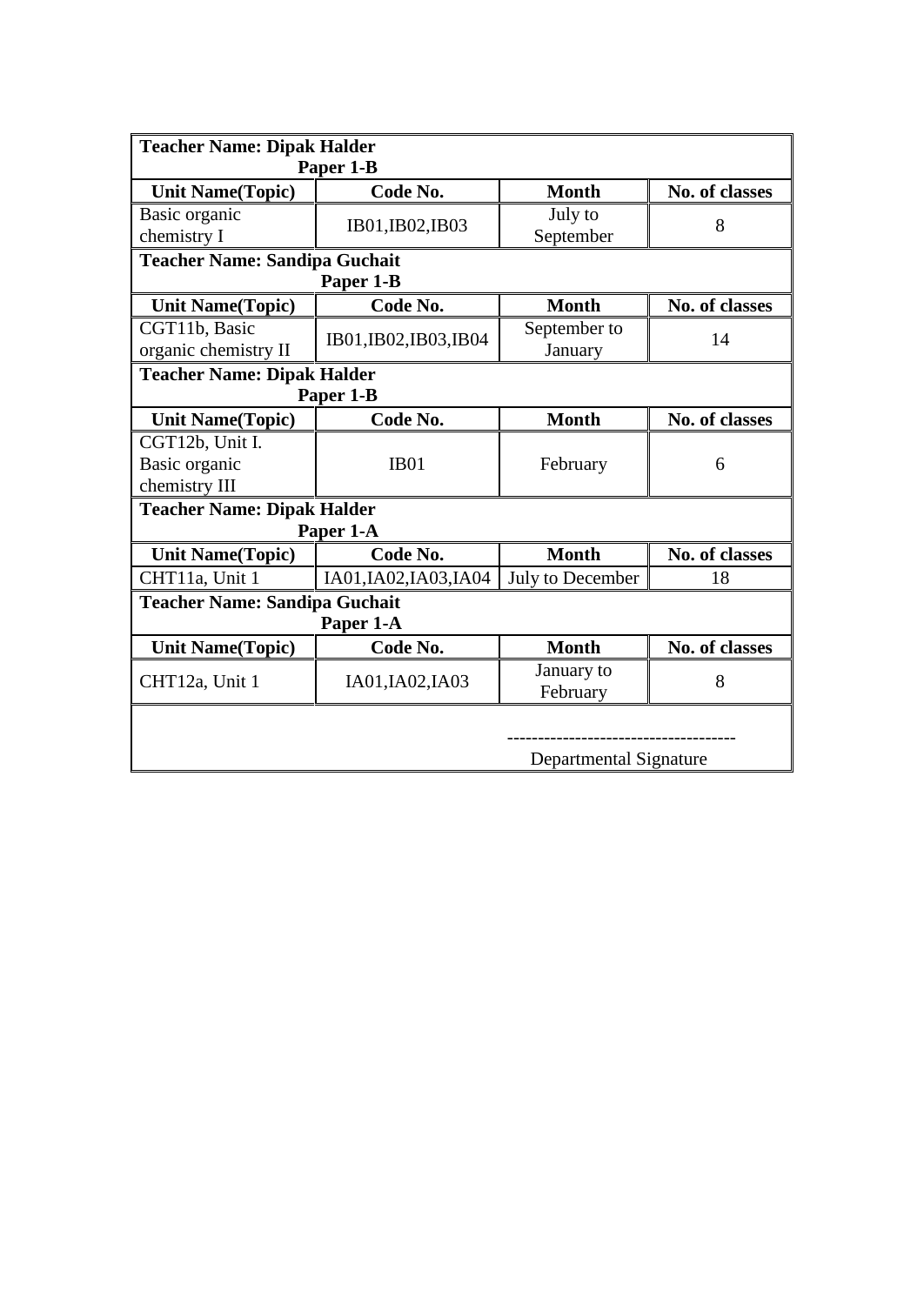|                                                            |                     | <b>GOUR MOHON SACHIN MONDAL MAHAVIDYALAYA</b> |                       |  |  |  |
|------------------------------------------------------------|---------------------|-----------------------------------------------|-----------------------|--|--|--|
| Department: Chemistry                                      | Year: $2^{nd}$ Year |                                               | Session: 2015-2016    |  |  |  |
| <b>Teacher Name: Sandipa Guchait</b>                       |                     |                                               |                       |  |  |  |
| <b>Unit Name(Topic)</b>                                    | Paper               | <b>Month</b>                                  | No. of classes        |  |  |  |
| Unit I. Principles of<br>qualitative inorganic<br>analysis | II-CGT 21b          | September to<br>November                      | $\overline{7}$        |  |  |  |
| Unit II. Basic<br>inorganic<br>chemistry(III)              | CGT21b              | December to<br>January                        | 7                     |  |  |  |
| <b>Teacher Name: Dipak Halder</b>                          |                     |                                               |                       |  |  |  |
| <b>Unit Name(Topic)</b>                                    | <b>Paper</b>        | <b>Month</b>                                  | No. of classes        |  |  |  |
| Unit I. Basic physical<br>chemistry(III)                   | I-CGT22a            | September to<br>February                      | 12                    |  |  |  |
| Unit II. Basic physical<br>chemistry(IV)                   | CGT22a              | March                                         | $\overline{2}$        |  |  |  |
| <b>Teacher Name: Sandipa Guchait</b>                       |                     |                                               |                       |  |  |  |
| <b>Unit Name(Topic)</b>                                    | <b>Paper</b>        | <b>Month</b>                                  | <b>No. of classes</b> |  |  |  |
| Unit I. Basic physical<br>chemistry(V)                     | II-CGT 22b          | September to<br>November                      | 8                     |  |  |  |
| Unit I. Basic physical<br>chemistry(VI)                    | $II-CGT 22b$        | January to<br>February                        | 8                     |  |  |  |
| <b>Teacher Name: Dipak Halder</b>                          |                     |                                               |                       |  |  |  |
| <b>Unit Name(Topic)</b>                                    | Paper               | <b>Month</b>                                  | <b>No. of classes</b> |  |  |  |
| Unit I. Basic physical<br>chemistry(II)                    | II-CGT 21a          | <b>August to January</b>                      | 31                    |  |  |  |
| Unit I. Basic physical<br>chemistry(V)                     | II-CGT 22b          | February                                      | $\overline{4}$        |  |  |  |
|                                                            |                     | Departmental Signature                        |                       |  |  |  |

 $\overline{\phantom{a}}$